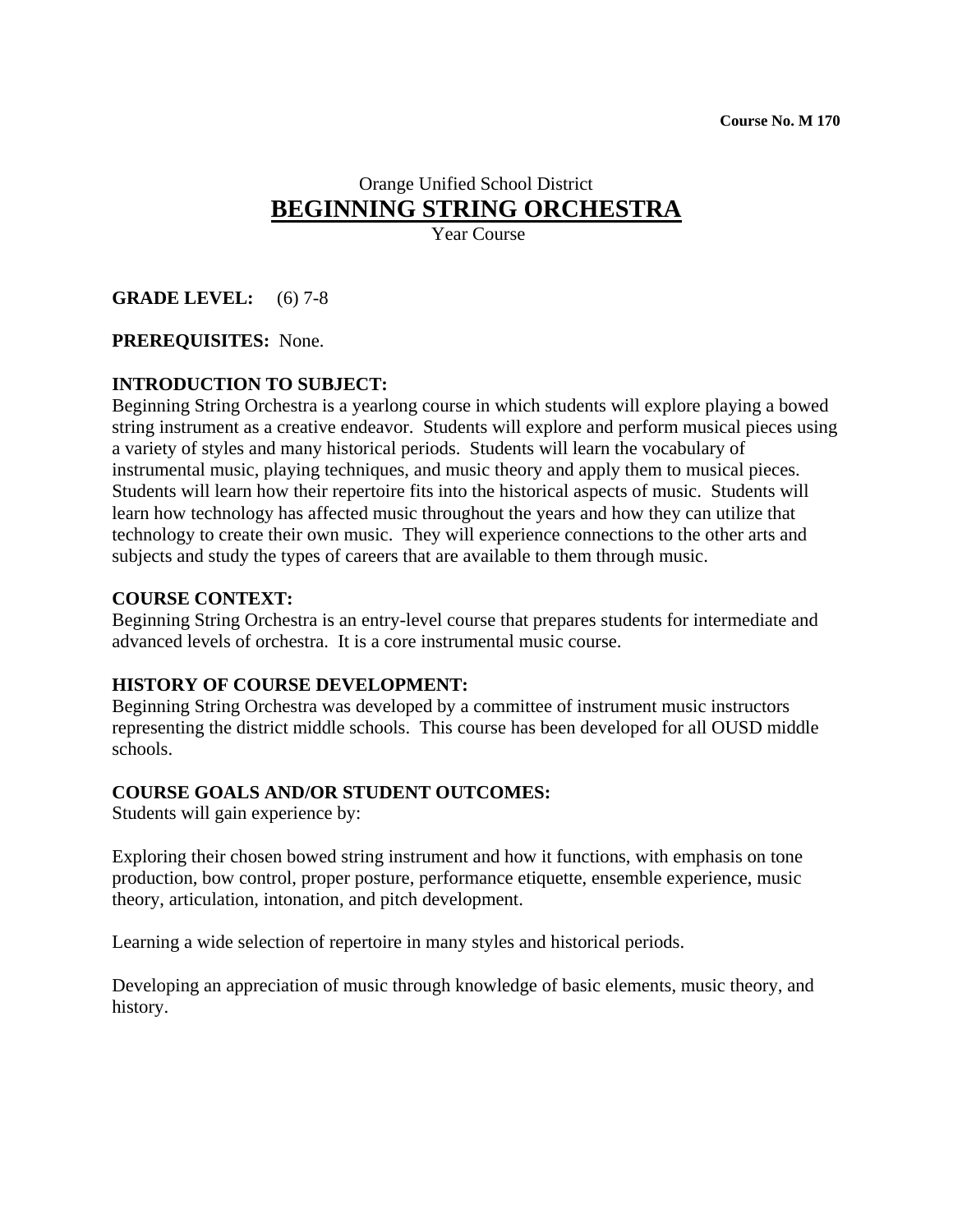Beginning String Orchestra Page 2

Analyzing the musical works and performances of themselves and others and making aesthetic judgments based on their own experiences with music and knowledge of proper style and content of a performance.

Applying what they have learned about making music by performing in concerts that are scheduled for their ensemble.

# **COURSE OBJECTIVES:**

# **BY THE END OF THE COURSE THE STUDENT WILL BE ABLE TO:**

Beginning String Orchestra will meet the following Music Standards, Grades 6-8 Proficient from the Visual and Performing Arts Content Standards for California Public Schools, Kindergarten Through Grade Twelve:

#### ARTISTIC PERCEPTION

*Processing, analyzing, and responding to sensory information through the language and skills unique to music* (Standard 1.0). *Students listen to, analyze, and describe music using music terminology. They read and notate music.* 

Students analyze and compare the use of music elements in unison, two-part and three-part instrumental repertoire.

Students describe larger music forms (Choral, March).

Students read and write simple intervals and simple melodies.

Students use rhythmic and melodic notation to write music in duple and triple meters.

Students sight-read melodies in the treble, bass, or alto clefs (level of difficulty 1; scale of 1-6).

#### CREATIVE EXPRESSION

*Creating, performing and participating in music* (Standard 2.0*). Students develop instrumental music skills in order to perform a varied repertoire of music. They compose music.*

Students perform on an instrument with expression, technical accuracy, good posture, instrument position, tone quality, and articulation, a repertoire of instrumental literature representing various genres, styles, and cultures, alone and in ensembles (level of difficulty 1; scale of 1-6). Students play, with increasing accuracy, a varied repertoire of music both alone and with others.

Students perform music written in unison and ensemble parts.

Students compose short pieces in duple and triple meters.

Students compose simple pieces for instruments using traditional sound sources.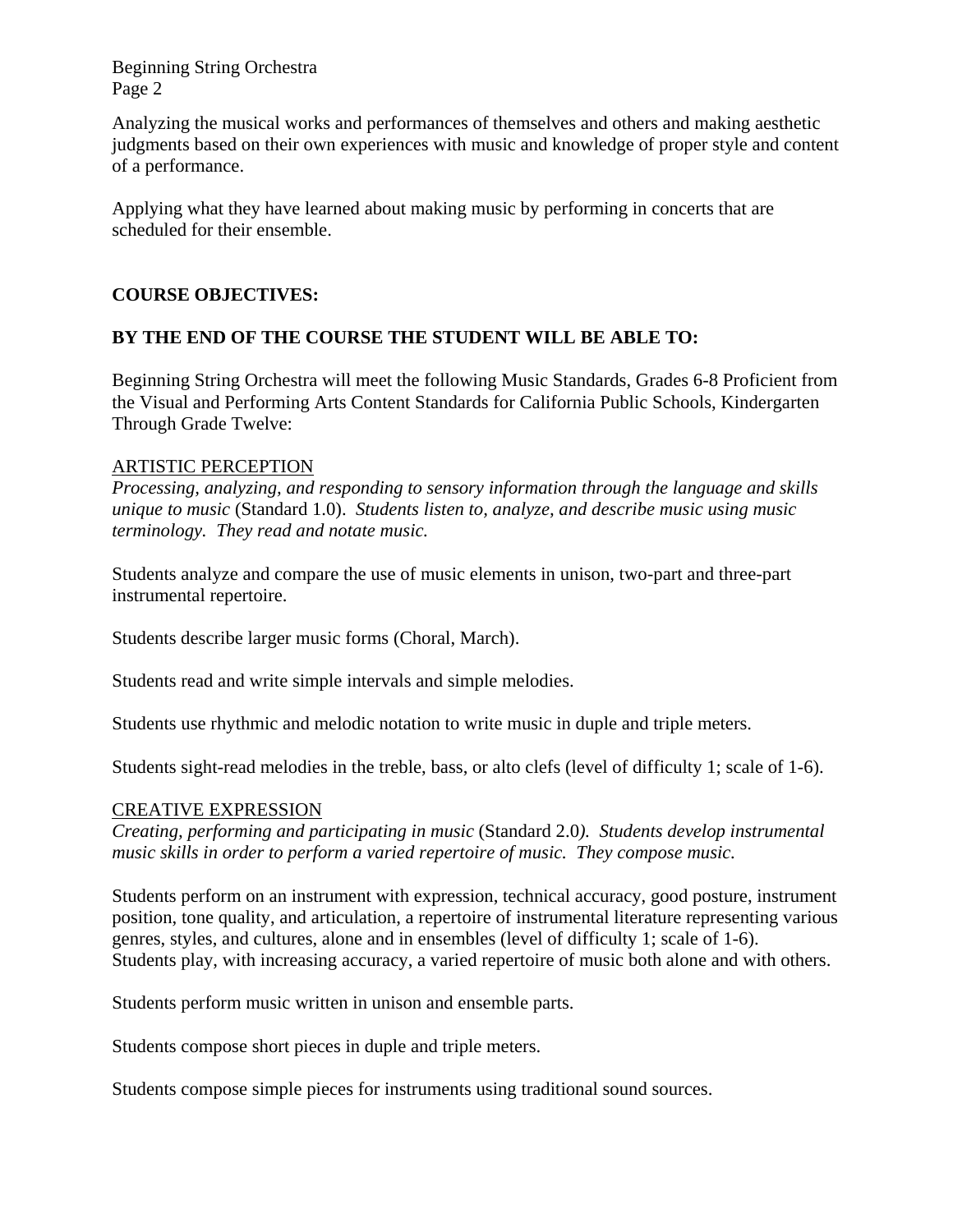Beginning String Orchestra Page 3

### HISTORICAL AND CULTURAL CONTEXT

*Understanding the history and culture dimensions* (Standard 3.0)*. Students analyze how history and culture influence various genres and styles of music throughout the world.* 

Students compare music from American culture in terms of the functions music serves and the role of musicians in advertising, politics, and business.

Students identify and describe the historical development of the string orchestra.

Students perform music from diverse genres and cultures.

# AESTHETIC VALUING

*Responding to, analyzing, and making judgments about works of music* (Standard 4.0). *Students critically assess and analyze works of music and the performance of musicians based on the elements of music, aesthetic qualities, and human responses.*

Students use specific criteria to evaluate the quality and effectiveness of music performances and compositions.

Students evaluate the quality and effectiveness of performances, compositions, arrangements, and improvisations by oneself and others in applying criteria appropriate for the style or genre of music.

#### CONNECTIONS, RELATIONSHIPS, AND APPLICATIONS

*Connecting and applying what is learned in music to learning in other art forms, subject areas, and careers* (Standard 5.0).

Students identify and describe the function of music for the individual and others outside of school.

Students identify various careers for oneself in music.

#### **COURSE OVERVIEW AND APPROXIMATE UNIT TIME ALLOTMENTS:**

#### **UNIT WEEKS**

I. Basics of Musicianship, Music Theory A. Introduce the basics of tone production 1. Posture - body, instruments, hand position 3 2. Technique - pizzicato, bow strokes Ongoing 3. Tone production - open strings 5 B. Introduce Musical Elements 1 1. Pitch 2. Rhythm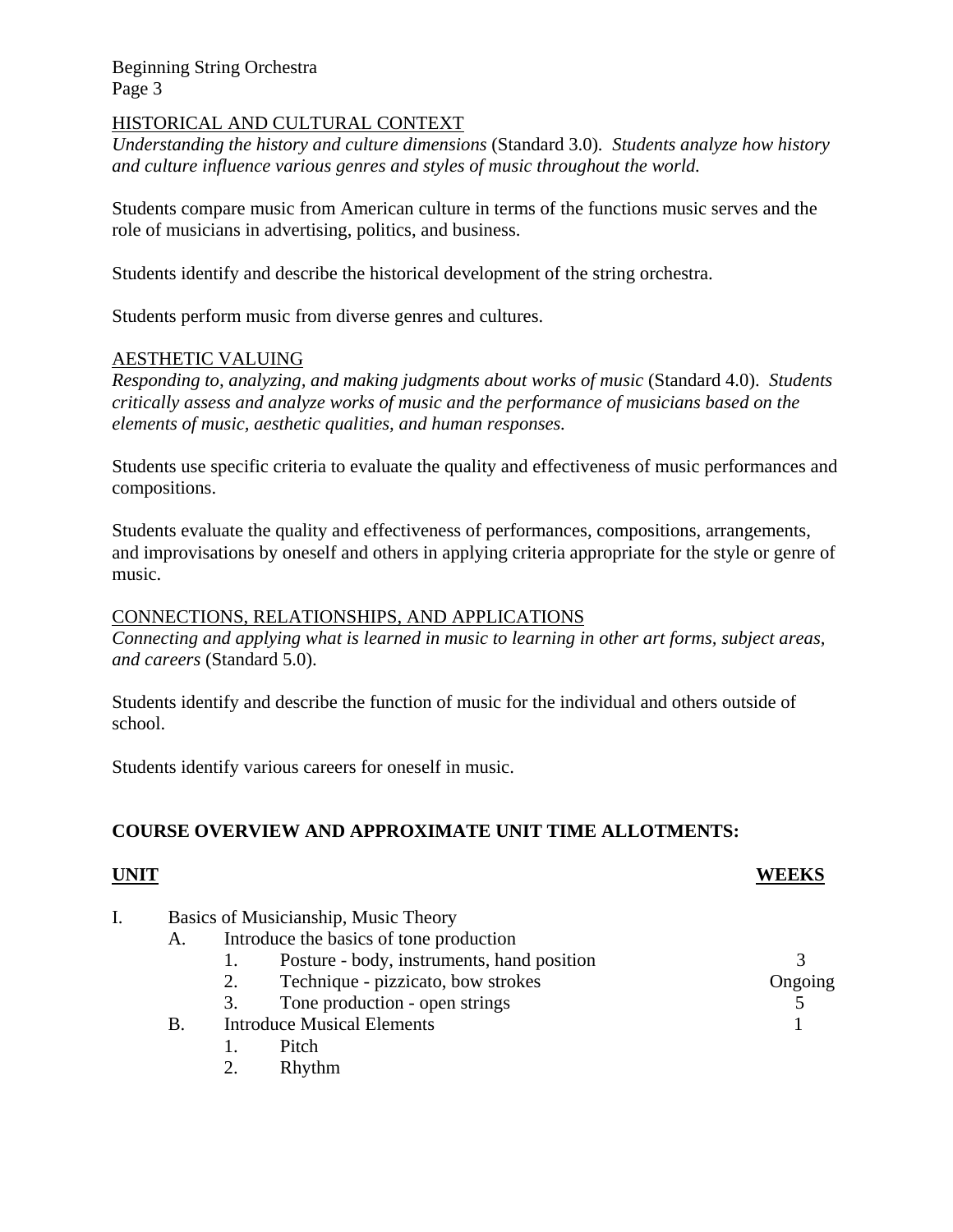|      |                                                                                  | 3.<br>Harmony<br>4.<br>5.<br><b>Texture</b>                 | Form - ABA, theme & variations, canon, fugue                          |                |
|------|----------------------------------------------------------------------------------|-------------------------------------------------------------|-----------------------------------------------------------------------|----------------|
|      |                                                                                  | 6.                                                          | Tempo and dynamics, loud, soft                                        |                |
|      |                                                                                  | Timbre<br>7.                                                |                                                                       |                |
|      | $C$ .                                                                            | <b>Music Notation</b>                                       |                                                                       | $\overline{2}$ |
|      |                                                                                  | 1.                                                          | Reading and writing - major intervals and triads                      |                |
|      |                                                                                  | 2.                                                          | Sight-reading (level of difficulty 1; scale 1-6)                      |                |
|      | D.                                                                               |                                                             | Music Ensemble - Listening and Performing                             | 3              |
|      |                                                                                  | 1.                                                          | Solos - demonstrate correct intonation & rhythm                       |                |
|      |                                                                                  | 2.                                                          | Ensembles (level of difficulty 1; scale 1-6)                          |                |
|      |                                                                                  | 3.                                                          | Playing in rounds with part independence                              |                |
|      | Ε.                                                                               | Listening                                                   |                                                                       | 3              |
|      |                                                                                  | 1.                                                          | Compare and contrast - various genres                                 |                |
|      |                                                                                  | $\overline{2}$                                              | Analyze meter, rhythm and intervals                                   |                |
| Π.   | Historical and Multicultural: Social and Historical Influences of Selected Music |                                                             |                                                                       |                |
|      | A.                                                                               |                                                             | Multicultural music contributions - identify cultural characteristics |                |
|      |                                                                                  | and differences                                             | Ongoing                                                               |                |
|      | <b>B.</b>                                                                        | Personal heritage - comparing individual heritages in music |                                                                       |                |
| III. | Performance                                                                      |                                                             |                                                                       | $\overline{2}$ |
|      | A.                                                                               | Selection of music                                          |                                                                       | Ongoing        |
|      | <b>B.</b>                                                                        | Rehearsal techniques                                        |                                                                       |                |
|      |                                                                                  | Sectionals<br>1.                                            |                                                                       |                |
|      |                                                                                  | 2.<br>Set-up                                                |                                                                       |                |
|      |                                                                                  | 3.<br>Warm-up                                               |                                                                       |                |
|      |                                                                                  | 4.                                                          | Performance etiquette                                                 |                |
|      |                                                                                  | 5.                                                          | Interpret and perform                                                 |                |
|      |                                                                                  | 6.                                                          | Closure and clean-up                                                  |                |
|      | $\mathcal{C}$ .                                                                  | Evaluation of performance                                   |                                                                       | 8              |
|      |                                                                                  | 1.                                                          | Analyze and rationalize group performance                             |                |
|      |                                                                                  |                                                             |                                                                       |                |

2. Self-analysis of performances

#### **TEXT AND SUPPLEMENTAL MATERIALS**

Supplemental materials are adopted on a seven-year cycle that is scheduled for all subjects, including music. All materials are reviewed by all instrumental music teachers in the district. Each instructor may then purchase music and additional materials to supplement the adopted materials. Instrumental music based, on the level of ability, is purchased by each instructor for source material. Students are encouraged to use the Internet for research and reading on assigned and enrichment projects.